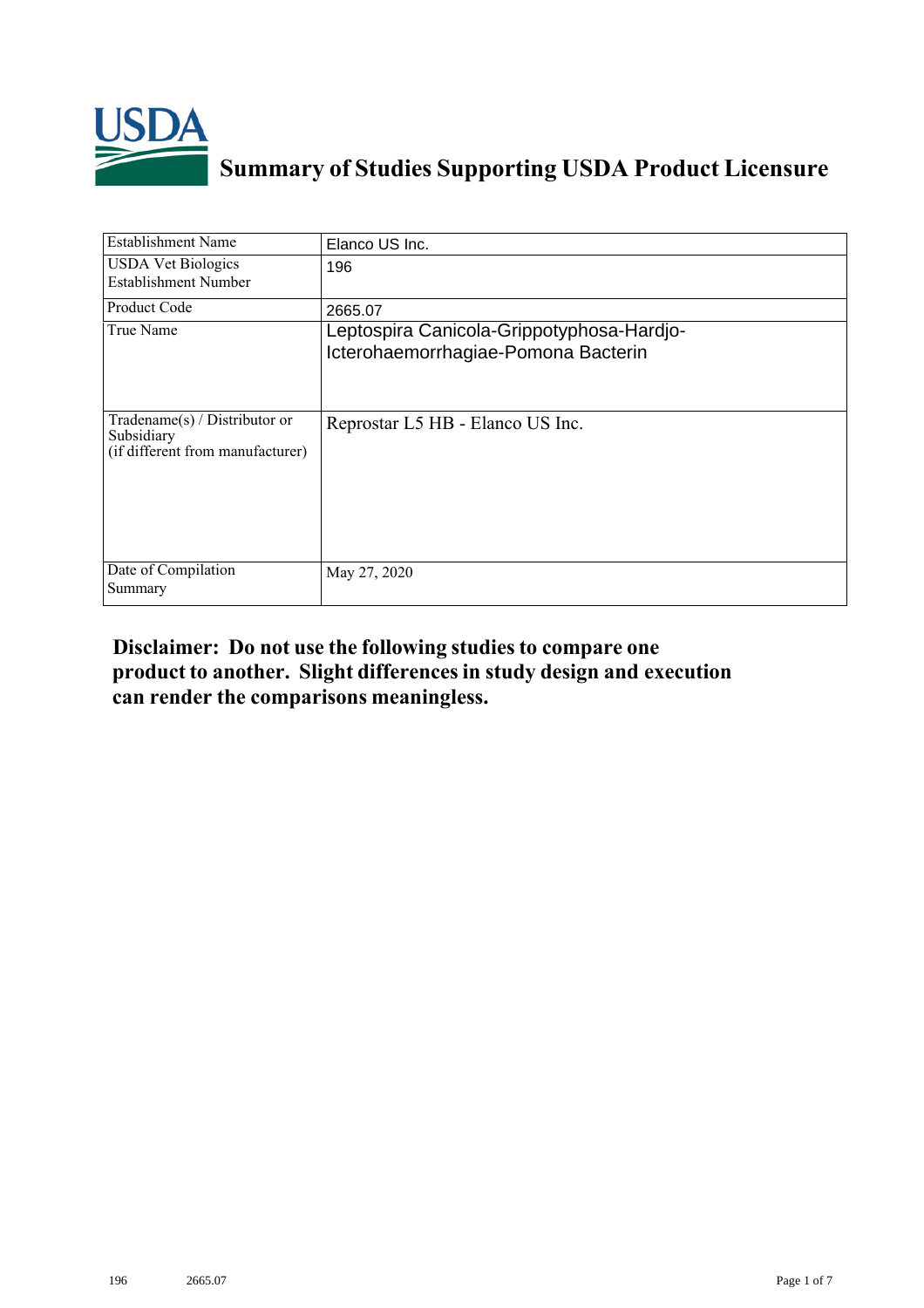| <b>Study Type</b>              | Efficacy                                                                                                                                                                                                                                                                                                                   |
|--------------------------------|----------------------------------------------------------------------------------------------------------------------------------------------------------------------------------------------------------------------------------------------------------------------------------------------------------------------------|
| <b>Pertaining to</b>           | Leptospira canicola, Leptospira grippotyphosa, Leptospira                                                                                                                                                                                                                                                                  |
|                                | icterohaemorrhagiae, Leptospira pomona                                                                                                                                                                                                                                                                                     |
| <b>Study Purpose</b>           | To demonstrate effectiveness against Leptospira spp.                                                                                                                                                                                                                                                                       |
| <b>Product Administration</b>  |                                                                                                                                                                                                                                                                                                                            |
| <b>Study Animals</b>           | Bovine, swine                                                                                                                                                                                                                                                                                                              |
| <b>Challenge Description</b>   |                                                                                                                                                                                                                                                                                                                            |
| <b>Interval observed after</b> |                                                                                                                                                                                                                                                                                                                            |
| challenge                      |                                                                                                                                                                                                                                                                                                                            |
| <b>Results</b>                 | Study data were evaluated by USDA-APHIS prior to product<br>licensure and met regulatory standards for acceptance at the time<br>of submission. No data are published because this study was<br>submitted to USDA-APHIS prior to January 1, 2007, and APHIS<br>only require publication of data submitted after that date. |
| <b>USDA Approval Date</b>      | March 18, 1983                                                                                                                                                                                                                                                                                                             |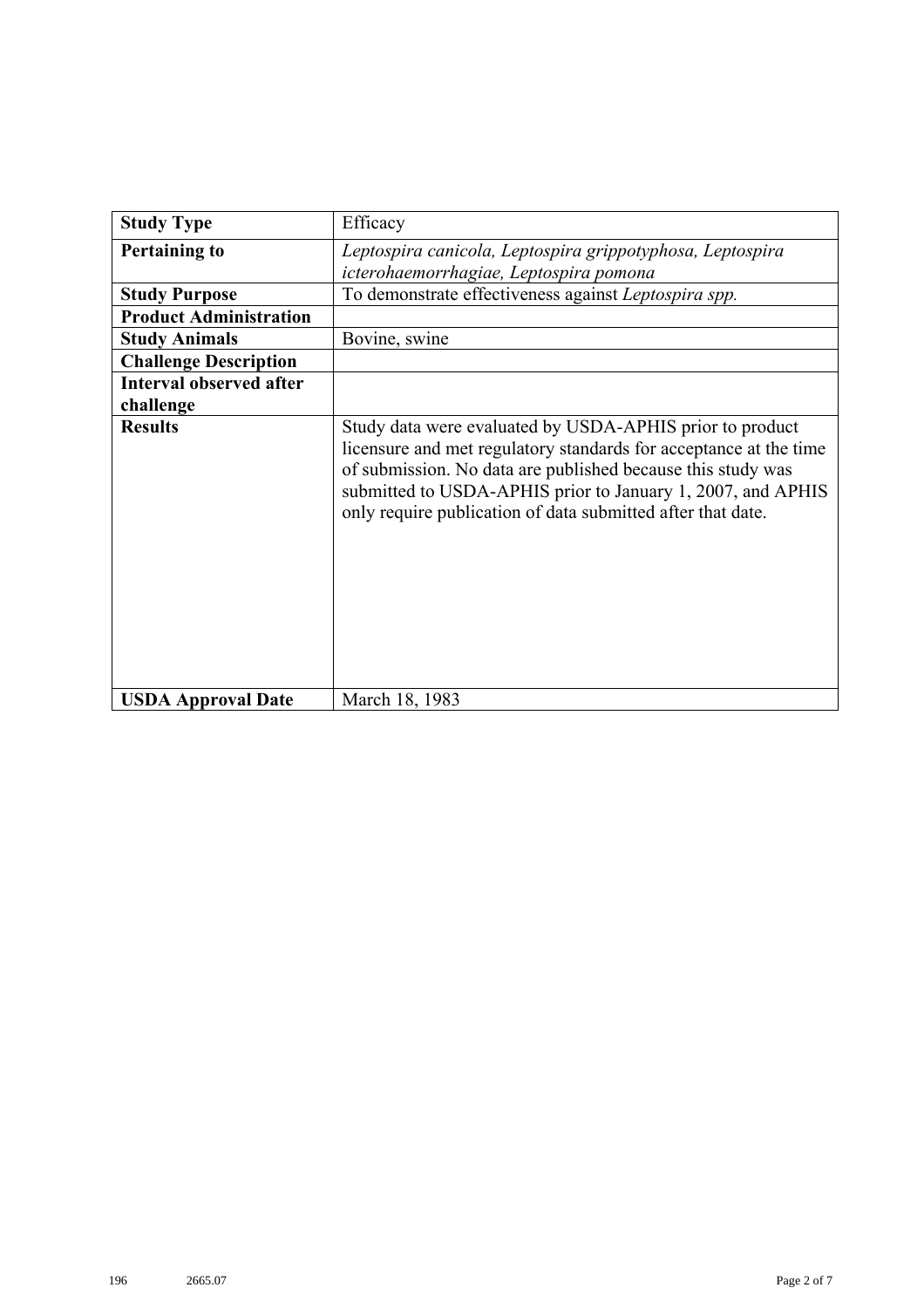| <b>Study Type</b>              | Efficacy                                                                                                                                                                                                                                                                                                                   |
|--------------------------------|----------------------------------------------------------------------------------------------------------------------------------------------------------------------------------------------------------------------------------------------------------------------------------------------------------------------------|
| <b>Pertaining to</b>           | Leptospira hardjo type hardjo-bovis                                                                                                                                                                                                                                                                                        |
| <b>Study Purpose</b>           | To demonstrate effectiveness against Leptospira hardjo type<br>hardjo-bovis                                                                                                                                                                                                                                                |
| <b>Product Administration</b>  |                                                                                                                                                                                                                                                                                                                            |
| <b>Study Animals</b>           | Bovine                                                                                                                                                                                                                                                                                                                     |
| <b>Challenge Description</b>   |                                                                                                                                                                                                                                                                                                                            |
| <b>Interval observed after</b> |                                                                                                                                                                                                                                                                                                                            |
| challenge                      |                                                                                                                                                                                                                                                                                                                            |
| <b>Results</b>                 | Study data were evaluated by USDA-APHIS prior to product<br>licensure and met regulatory standards for acceptance at the time<br>of submission. No data are published because this study was<br>submitted to USDA-APHIS prior to January 1, 2007, and APHIS<br>only require publication of data submitted after that date. |
| <b>USDA Approval Date</b>      | July 24, 2001 / November 9, 2001                                                                                                                                                                                                                                                                                           |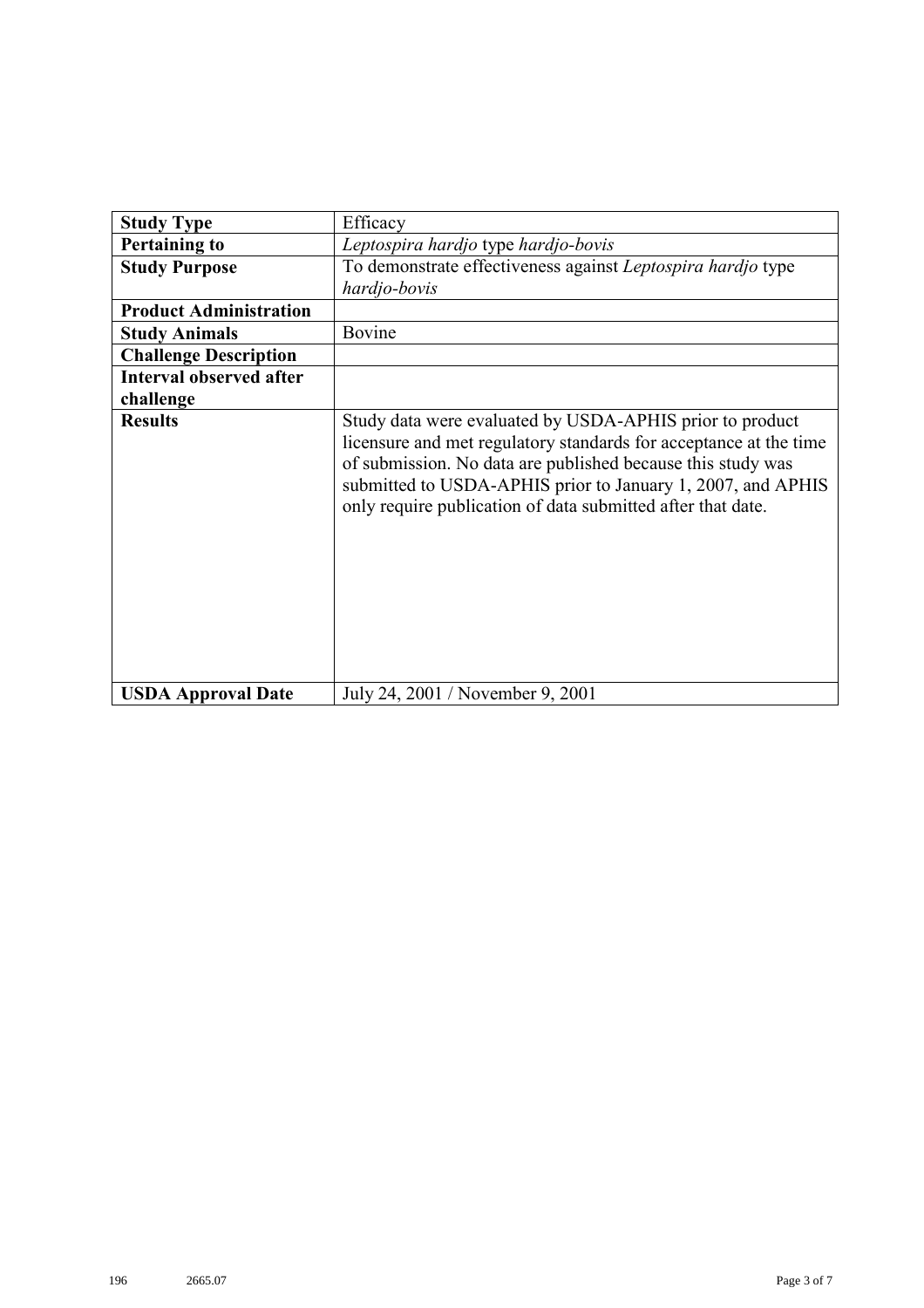| <b>Study Type</b>              | Efficacy                                                         |                                                                             |       |  |  |
|--------------------------------|------------------------------------------------------------------|-----------------------------------------------------------------------------|-------|--|--|
| <b>Pertaining to</b>           | Leptospira hardjo type hardjo-bovis                              |                                                                             |       |  |  |
| <b>Study Purpose</b>           | To demonstrate effectiveness against Leptospira hardjo type      |                                                                             |       |  |  |
|                                |                                                                  | hardjo-bovis at 12 months post vaccination.                                 |       |  |  |
| <b>Product Administration</b>  |                                                                  | Two doses, given subcutaneously, 28 days apart                              |       |  |  |
| <b>Study Animals</b>           | 18 vaccinates and 18 placebo controls                            |                                                                             |       |  |  |
| <b>Challenge Description</b>   |                                                                  | L. hardjo Bovis (10 <sup>7</sup> bacteria/1 mL) administered 397 days after |       |  |  |
|                                | first vaccination.                                               |                                                                             |       |  |  |
| <b>Interval observed after</b> |                                                                  | Observed daily after challenge for 57 days. Tissues and organs              |       |  |  |
| challenge                      | evaluated at 57 days post challenge.                             |                                                                             |       |  |  |
| <b>Results</b>                 | The primary outcome for the study was the isolation of L. hardjo |                                                                             |       |  |  |
|                                | bovis organisms from urine, kidney, and reproductive tissues.    |                                                                             |       |  |  |
|                                |                                                                  |                                                                             |       |  |  |
|                                | <b>Vaccinates</b><br><b>Controls</b>                             |                                                                             |       |  |  |
|                                | (# affected/total)<br>(# affected/total)                         |                                                                             |       |  |  |
|                                | Urine isolation                                                  | 4/18                                                                        | 18/18 |  |  |
|                                | Kidney isolation<br>0/18<br>18/18                                |                                                                             |       |  |  |
|                                | Reproductive                                                     |                                                                             |       |  |  |
|                                | 0/18<br>5/18<br>tissues isolation                                |                                                                             |       |  |  |
|                                |                                                                  |                                                                             |       |  |  |
|                                |                                                                  |                                                                             |       |  |  |
|                                | Raw data shown on attached page.                                 |                                                                             |       |  |  |
| <b>USDA Approval Date</b>      | February 14, 2011                                                |                                                                             |       |  |  |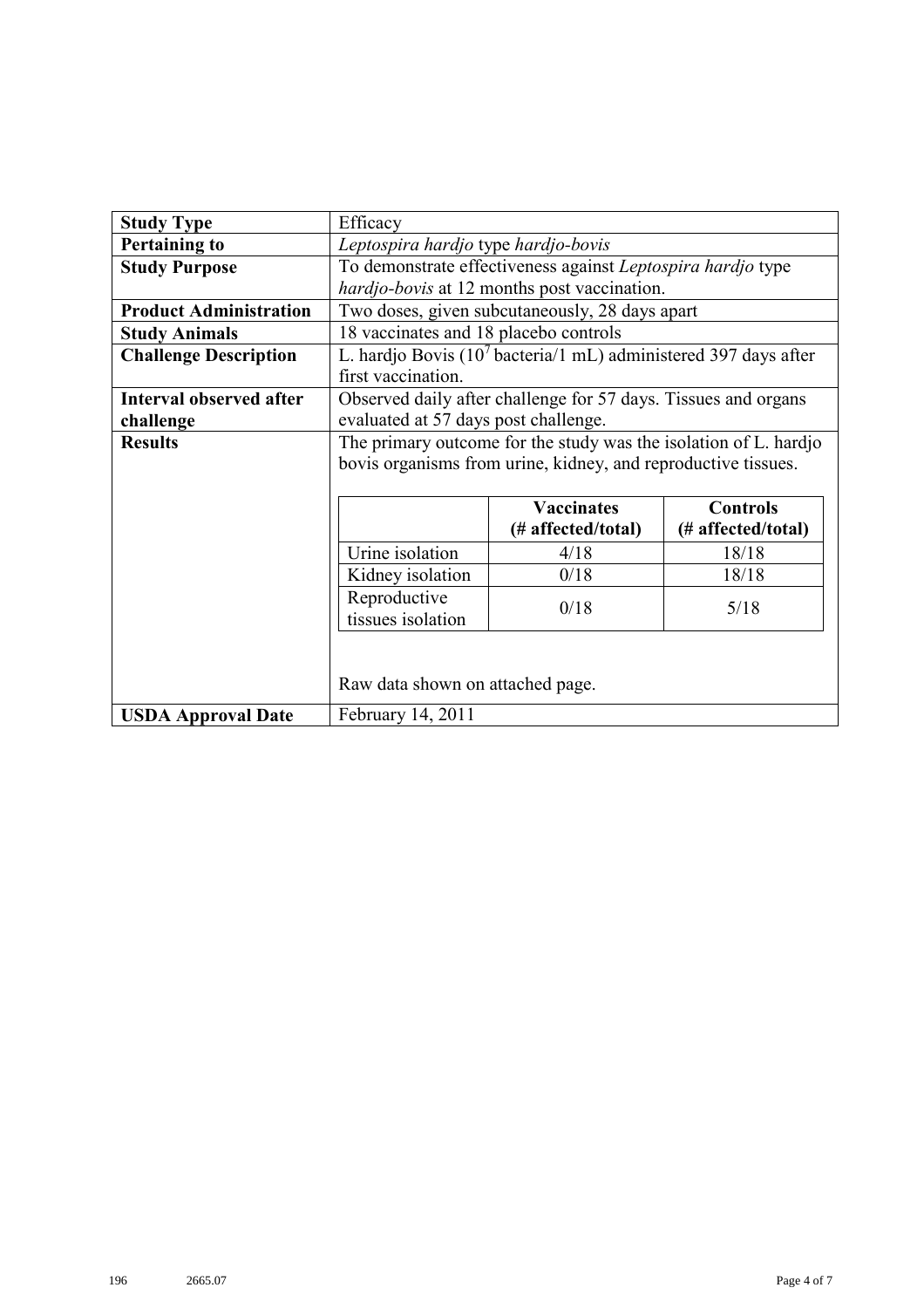|      |            |            |            |            | Vaccinates |            |            |            |            |
|------|------------|------------|------------|------------|------------|------------|------------|------------|------------|
| Calf | $-1$ DPC   | 7DPC       | 14DPC      | 21DPC      | 28DPC      | 35DPC      | 42DPC      | 49DPC      | 56DPC      |
| 1    | Neg        | Neg        | <b>Neg</b> | Neg        | Neg        | Neg        | <b>Neg</b> | <b>Neg</b> | Neg        |
| 2    | <b>Neg</b> | Neg        | Neg        | Neg        | <b>Neg</b> | <b>Neg</b> | Neg        | <b>Neg</b> | <b>Neg</b> |
| 3    | <b>Neg</b> | <b>Neg</b> | <b>Neg</b> | <b>Neg</b> | <b>Neg</b> | Neg        | <b>Neg</b> | Neg        | Neg        |
| 4    | <b>Neg</b> | <b>Neg</b> | <b>Neg</b> | <b>Neg</b> | <b>Neg</b> | <b>Neg</b> | <b>Neg</b> | <b>Neg</b> | <b>Neg</b> |
| 5    | <b>Neg</b> | Neg        | Neg        | <b>Neg</b> | <b>Neg</b> | Neg        | Neg        | <b>Neg</b> | Pos        |
| 6    | <b>Neg</b> | Neg        | <b>Neg</b> | Neg        | <b>Neg</b> | <b>Neg</b> | <b>Neg</b> | Neg        | Neg        |
| 7    | Neg        | <b>Neg</b> | <b>Neg</b> | <b>Neg</b> | Neg        | Neg        | Pos        | Neg        | <b>Neg</b> |
| 8    | Neg        | <b>Neg</b> | <b>Neg</b> | <b>Neg</b> | <b>Neg</b> | <b>Neg</b> | <b>Neg</b> | Neg        | <b>Neg</b> |
| 9    | <b>Neg</b> | <b>Neg</b> | <b>Neg</b> | <b>Neg</b> | <b>Neg</b> | <b>Neg</b> | <b>Neg</b> | Neg        | <b>Neg</b> |
| 10   | <b>Neg</b> | Neg        | <b>Neg</b> | <b>Neg</b> | Pos        | Neg        | <b>Neg</b> | <b>Neg</b> | <b>Neg</b> |
| 11   | <b>Neg</b> | Neg        | <b>Neg</b> | <b>Neg</b> | <b>Neg</b> | Neg        | Neg        | Neg        | <b>Neg</b> |
| 12   | <b>Neg</b> | Neg        | <b>Neg</b> | Neg        | <b>Neg</b> | Neg        | Neg        | Neg        | Neg        |
| 13   | Neg        | Neg        | <b>Neg</b> | <b>Neg</b> | Neg        | Neg        | Neg        | Neg        | <b>Neg</b> |
| 14   | Neg        | Neg        | Neg        | Neg        | Neg        | Neg        | Neg        | Neg        | Neg        |
| 15   | <b>Neg</b> | <b>Neg</b> | Neg        | Neg        | Neg        | <b>Neg</b> | Neg        | Neg        | <b>Neg</b> |
| 16   | <b>Neg</b> | <b>Neg</b> | <b>Neg</b> | Neg        | <b>Neg</b> | <b>Neg</b> | <b>Neg</b> | Neg        | <b>Neg</b> |
| 17   | <b>Neg</b> | Neg        | <b>Neg</b> | <b>Neg</b> | <b>Neg</b> | <b>Neg</b> | Neg        | Pos        | <b>Neg</b> |
| 18   | Neg        | Neg        | Neg        | <b>Neg</b> | Neg        | Neg        | Neg        | Neg        | Neg        |

|      | Controls   |            |            |            |       |       |            |       |       |
|------|------------|------------|------------|------------|-------|-------|------------|-------|-------|
| Calf | $-1$ DPC   | 7DPC       | 14DPC      | 21DPC      | 28DPC | 35DPC | 42DPC      | 49DPC | 56DPC |
| 1    | Neg        | <b>Neg</b> | <b>Neg</b> | Pos        | Pos   | Pos   | Pos        | Pos   | Pos   |
| 2    | <b>Neg</b> | <b>Neg</b> | <b>Neg</b> | Pos        | Pos   | Pos   | Pos        | Pos   | Pos   |
| 3    | <b>Neg</b> | <b>Neg</b> | <b>Neg</b> | <b>Neg</b> | Pos   | Pos   | <b>Neg</b> | Pos   | Pos   |
| 4    | <b>Neg</b> | <b>Neg</b> | Neg        | Pos        | Pos   | Pos   | Pos        | Pos   | Pos   |
| 5    | Neg        | <b>Neg</b> | <b>Neg</b> | Pos        | Pos   | Pos   | Pos        | Pos   | Pos   |
| 6    | <b>Neg</b> | <b>Neg</b> | <b>Neg</b> | <b>Neg</b> | Pos   | Pos   | Pos        | Pos   | Pos   |
| 7    | <b>Neg</b> | <b>Neg</b> | Neg        | Neg        | Pos   | Pos   | Pos        | Pos   | Pos   |
| 8    | <b>Neg</b> | <b>Neg</b> | <b>Neg</b> | <b>Neg</b> | Pos   | Pos   | Pos        | Pos   | Pos   |
| 9    | Neg        | <b>Neg</b> | <b>Neg</b> | Pos        | Pos   | Pos   | <b>Neg</b> | Pos   | Pos   |
| 10   | Neg        | <b>Neg</b> | <b>Neg</b> | <b>Neg</b> | Pos   | Pos   | Pos        | Pos   | Pos   |
| 11   | Neg        | <b>Neg</b> | <b>Neg</b> | Pos        | Pos   | Pos   | Pos        | Pos   | Pos   |
| 12   | Neg        | Neg        | <b>Neg</b> | Pos        | Pos   | Pos   | Pos        | Pos   | Pos   |
| 13   | <b>Neg</b> | <b>Neg</b> | Neg        | <b>Neg</b> | Pos   | Pos   | Pos        | Pos   | Pos   |
| 14   | <b>Neg</b> | Neg        | Neg        | Neg        | Pos   | Pos   | Pos        | Pos   | Pos   |
| 15   | Neg        | <b>Neg</b> | <b>Neg</b> | Pos        | Pos   | Pos   | Pos        | Pos   | Pos   |
| 16   | <b>Neg</b> | <b>Neg</b> | Neg        | <b>Neg</b> | Pos   | Pos   | Pos        | Pos   | Pos   |
| 17   | <b>Neg</b> | <b>Neg</b> | Neg        | <b>Neg</b> | Pos   | Pos   | Pos        | Pos   | Pos   |
| 18   | <b>Neg</b> | <b>Neg</b> | <b>Neg</b> | Pos        | Pos   | Pos   | Pos        | Pos   | Pos   |

DPC - Days Post Challenge

Pos - Positive Isolation of L. Hardjo

Neg - No Isolation of L. Hardjo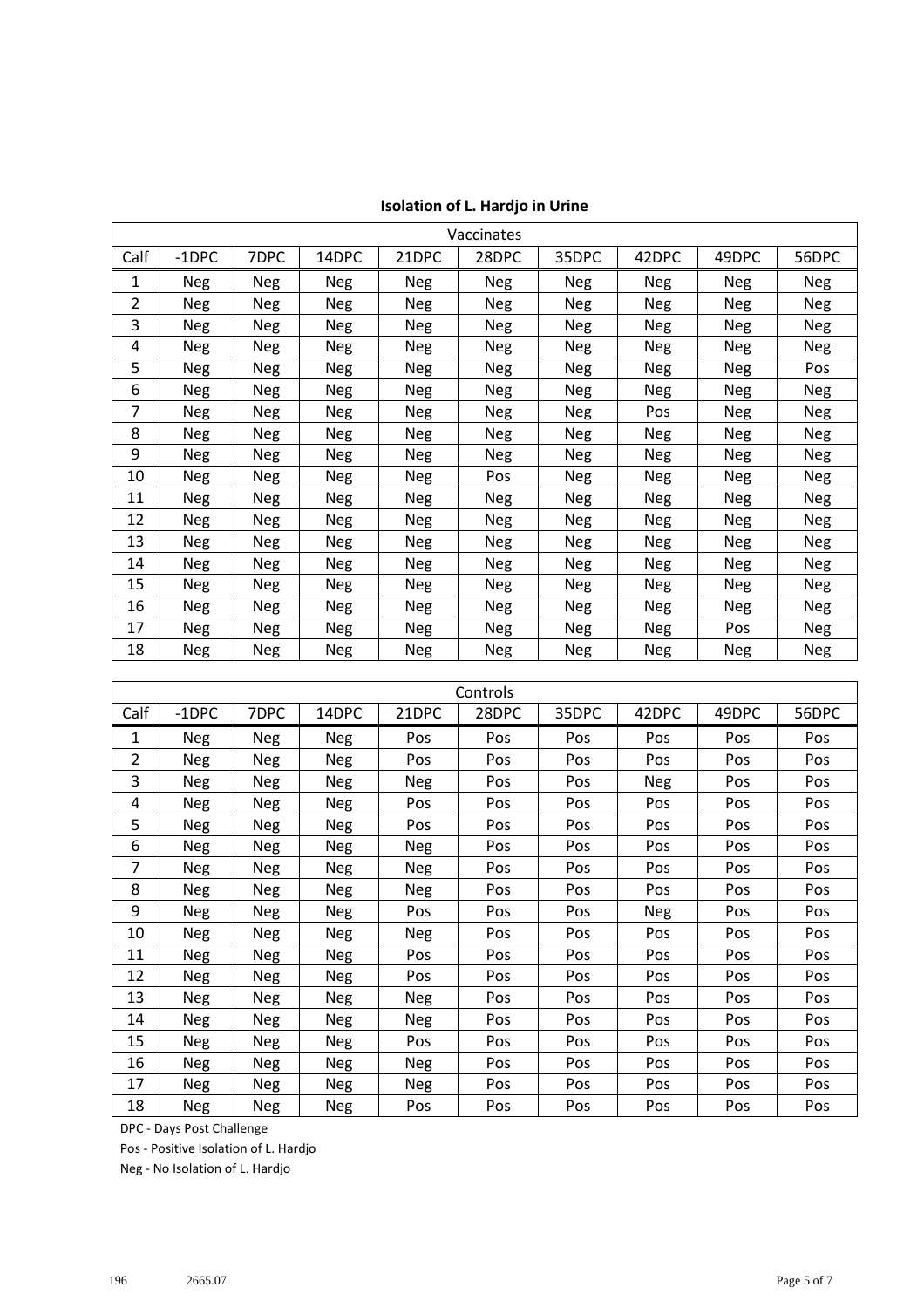|                | Vaccinates |       |         |            |  |  |
|----------------|------------|-------|---------|------------|--|--|
| Calf           | Kidney     | Ovary | Oviduct | Uterus     |  |  |
| 1              | Neg        | Neg   | Neg     | Neg        |  |  |
| $\overline{2}$ | Neg        | Neg   | Neg     | Neg        |  |  |
| 3              | Neg        | Neg   | Neg     | Neg        |  |  |
| 4              | Neg        | Neg   | Neg     | Neg        |  |  |
| 5              | Neg        | Neg   | Neg     | Neg        |  |  |
| 6              | Neg        | Neg   | Neg     | Neg        |  |  |
| 7              | Neg        | Neg   | Neg     | Neg        |  |  |
| 8              | Neg        | Neg   | Neg     | Neg        |  |  |
| 9              | Neg        | Neg   | Neg     | Neg        |  |  |
| 10             | Neg        | Neg   | Neg     | <b>Neg</b> |  |  |
| 11             | Neg        | Neg   | Neg     | Neg        |  |  |
| 12             | Neg        | Neg   | Neg     | Neg        |  |  |
| 13             | Neg        | Neg   | Neg     | Neg        |  |  |
| 14             | Neg        | Neg   | Neg     | Neg        |  |  |
| 15             | Neg        | Neg   | Neg     | Neg        |  |  |
| 16             | Neg        | Neg   | Neg     | Neg        |  |  |
| 17             | Neg        | Neg   | Neg     | Neg        |  |  |
| 18             | Neg        | Neg   | Neg     | Neg        |  |  |

**Isolation of L. Hardjo in Kidney and Reproductive tissues**

| Controls       |        |            |            |            |  |
|----------------|--------|------------|------------|------------|--|
| Calf           | Kidney | Ovary      | Oviduct    | Uterus     |  |
| $\mathbf{1}$   | Pos    | Neg        | Neg        | Neg        |  |
| $\overline{2}$ | Pos    | <b>Neg</b> | <b>Neg</b> | <b>Neg</b> |  |
| 3              | Pos    | <b>Neg</b> | Neg        | <b>Neg</b> |  |
| 4              | Pos    | <b>Neg</b> | <b>Neg</b> | <b>Neg</b> |  |
| 5              | Pos    | Neg        | Pos        | <b>Neg</b> |  |
| 6              | Pos    | <b>Neg</b> | Neg        | <b>Neg</b> |  |
| $\overline{7}$ | Pos    | Pos        | Neg        | <b>Neg</b> |  |
| 8              | Pos    | <b>Neg</b> | <b>Neg</b> | <b>Neg</b> |  |
| 9              | Pos    | Pos        | Pos        | <b>Neg</b> |  |
| 10             | Pos    | <b>Neg</b> | <b>Neg</b> | <b>Neg</b> |  |
| 11             | Pos    | <b>Neg</b> | Neg        | <b>Neg</b> |  |
| 12             | Pos    | <b>Neg</b> | Neg        | <b>Neg</b> |  |
| 13             | Pos    | Pos        | Neg        | <b>Neg</b> |  |
| 14             | Pos    | Pos        | <b>Neg</b> | <b>Neg</b> |  |
| 15             | Pos    | <b>Neg</b> | <b>Neg</b> | <b>Neg</b> |  |
| 16             | Pos    | Neg        | Neg        | <b>Neg</b> |  |
| 17             | Pos    | Neg        | <b>Neg</b> | <b>Neg</b> |  |
| 18             | Pos    | <b>Neg</b> | Neg        | <b>Neg</b> |  |

Pos – Positive Isolation of L. hardjo

Neg – No isolation of L. hardjo